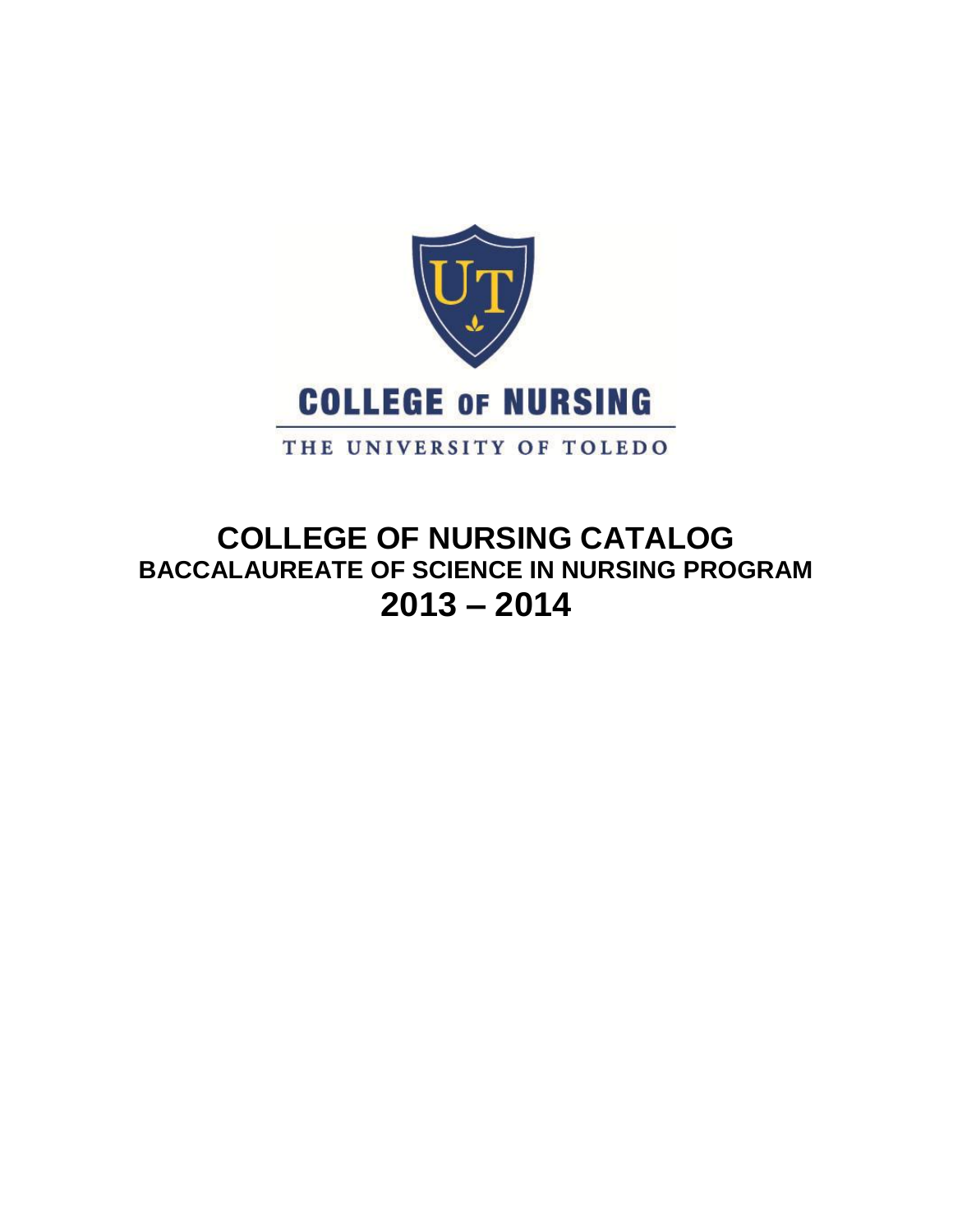# **COLLEGE OF NURSING**

Health Science Campus Collier Building Mail Stop 1026 The University of Toledo 3000 Arlington Avenue Toledo, Ohio 43614

# **ADMINISTRATION**

Timothy Gaspar PhD, Dean and Professor Kay Grothaus, PhD, RN, Associate Dean for Academic Affairs Diane Salvador, PhD, RN, Baccalaureate Program Director Kathleen Mitchell MSN, RN, Assistant Dean for Student Services Patricia Hoover MSN, RN, Nursing Advisor Risa Sindel, BA, Nursing Advisor Michele Gallagher MSN, CRNP, Nursing Advisor RN-BSN Program Jasmine Wakeman RNC, BSN, Academic Records Specialist Jessica Gast, BA, Communications and Recruitment Specialist

# **ACCREDITATION**

The College of Nursing is accredited by the Commission on Collegiate Nursing Education. The BSN program is approved by the Ohio Board of Nursing.

## **DEGREES OFFERED**

The College of Nursing prepares students for a variety of careers in the healthcare environment. Professional practice settings include hospitals, long-term care, home health, school nursing, community centers as well as opportunities in teaching, management, and service settings.

#### **Baccalaureate of Science in Nursing**

Students pursuing a BSN degree that leads to nursing licensure complete two years of course work in the preprofessional division of the College of Nursing. Following completion of prerequisite courses, the student applies for admission to the upper division. Students take nursing courses on the Health Science Campus. 124 semester credits required for graduation.

#### **Registered Nurse - Baccalaureate of Science in Nursing**

Nurses who have earned an associate or diploma degree in nursing and have an active unrestricted, unencumbered RN license are eligible to apply. Students complete university required courses and prerequisites for the major, then apply for admission to upper division nursing courses. Completion of 124 semester credits is required for graduation. Required nursing courses are online. Computer and internet access, and computer literacy are essential.

#### **ADMISSION POLICIES**

Acceptance into upper division nursing programs is a separate process that is competitive based on cumulative grade point average and progression. Qualifications for upper division admission include satisfactory completion of prerequisite courses and all other requirements stated in this catalog. The requirements apply equally to full-time, part-time and transfer students.

#### **Pre-nursing**

Admission to the College of Nursing as a pre-licensure student requires a high school GPA of 2.750 or higher on a 4.0 scale and an ACT of 19 or higher or SAT of 910 or higher. Students enroll in pre-nursing courses based on placement test outcomes; the tests are taken as part of orientation activities. Admission as a pre-nursing student does not guarantee acceptance into BSN or RN-BSN program.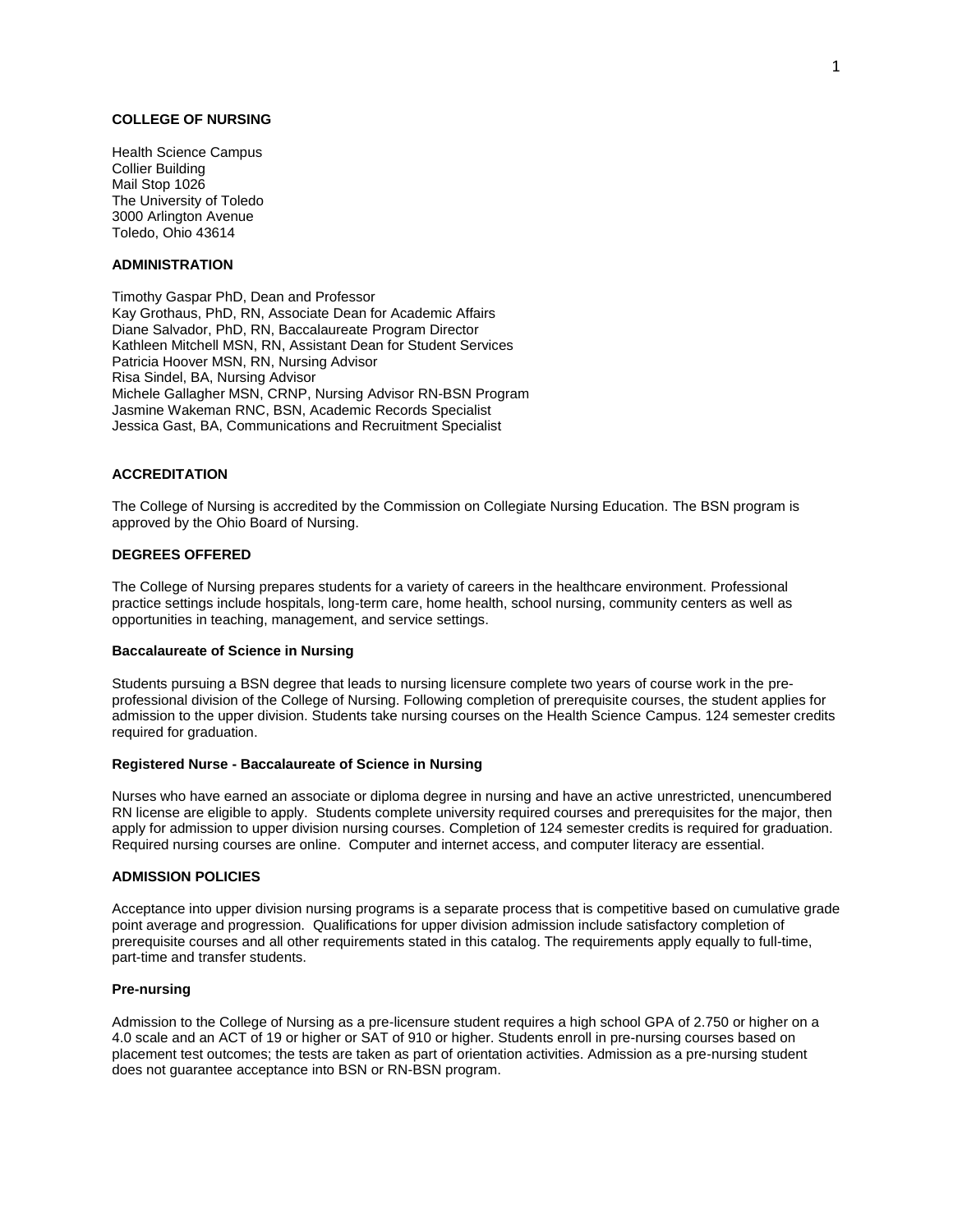## **Baccalaureate Program**

Admission to the upper division professional nursing program is competitive based on a minimum cumulative GPA of 3.0 on a 4.0 scale and completion of all university required and prerequisite courses with a grade of "C" or higher. Academic progression may be considered. Because the number of seats available for starting upper division study each semester is limited; students are encouraged to obtain at least a 3.5 cumulative GPA.

Applications for the nursing major are submitted through a centralized application service (Nursing CAS). Nursing advisors will assist students to determine semester for application to the major. Prerequisite courses must be completed prior to beginning nursing major. Application deadlines are January 15 for summer admission; May 1 for fall admission; and September 1 for Spring admission. *Application deadlines subject to change: please check with nursing advisors.*

#### **RN-BSN Program**

Registered nurses who graduated from an accredited associate or diploma nursing program who have an active, unrestricted, unencumbered professional licensure to practice nursing may enroll in the College of Nursing to earn a baccalaureate degree. RN graduates from diploma or non-accredited nursing programs are required to submit a portfolio for application to the nursing major. Students complete university core courses and nursing prerequisites, and then apply for admission to the upper division program through a centralized application service (Nursing CAS). A minimum cumulative GPA of 2.5 on a 4.0 scale and grades of "C" or higher in all course work is required. Transfer credit evaluation determines the number of credits needed to meet the graduation requirement. A minimum of 32 hours must be taken at the 3000 to 4000 levels. A minimum of 30 hours must be taken in the major.

Applications are submitted through Nursing CAS by October 1 and May 1 for the following semester. Applications are not processed if missing transcripts that document completion of prerequisite courses are missing. Nursing advisors will assist students to determine semester for application to the major. *Application deadlines subject to change: please check with nursing advisors.*

#### **Transfer Students**

Credit earned at other institutions may apply toward a degree in the College of Nursing. Coursework from other institutions is accepted at the level at which the course was taught at that institution. To be eligible for transfer, prelicensure students need to have earned a minimum cumulative GPA of 2.75 on a 4.0 scale. To be eligible for transfer, nurses with an active unrestricted, unencumbered RN license need to have earned a minimum cumulative GPA of 2.5 on a 4.0 scale. Achieving the minimum GPA does not guarantee placement into nursing courses.

Students with transfer credit are expected to fulfill all University and College of Nursing requirements for a degree as specified in the catalog for the year in which they matriculate into nursing courses (NURS). In some cases, not all credit that transfers to The University of Toledo will apply toward a degree in the College of Nursing.

Transferability of previously completed nursing courses is determined by the College of Nursing after the student submits official transcripts from all colleges and universities attended. In most cases, the student is expected to provide the Baccalaureate Program Director with syllabi, course packs or workbooks for assessment of congruence with College of Nursing courses. Evaluation must be completed before matriculation into the major and is applicable only for the semester offered admission.

Students who transfer from other institutions must take at least 30 semester hours at The University of Toledo; transfer into the College of Nursing may require more than 30 semester hours of work in the major, regardless of the number of hours transferred. Official transcripts of records from all schools previously attended must be on file with the University of Toledo before the student will be permitted to register.

The USELECT at *www.transfer.org* is a multi-state transfer information system. USELECT shows course equivalencies between public and private colleges and universities.

### **Change of College**

Students in good standing with a cumulative GPA of 2.75 and 12 graded semester hours or 18 graded quarter hours who wish to change from another college at The University of Toledo to the College of Nursing should make an appointment with a nursing adviser to discuss transfer requirements and have an academic record review. All college requirements, including core requirements, prerequisites, and minimum cumulative grade point average must be fulfilled as specified in the catalog for the year in which the student begins nursing courses (NURS).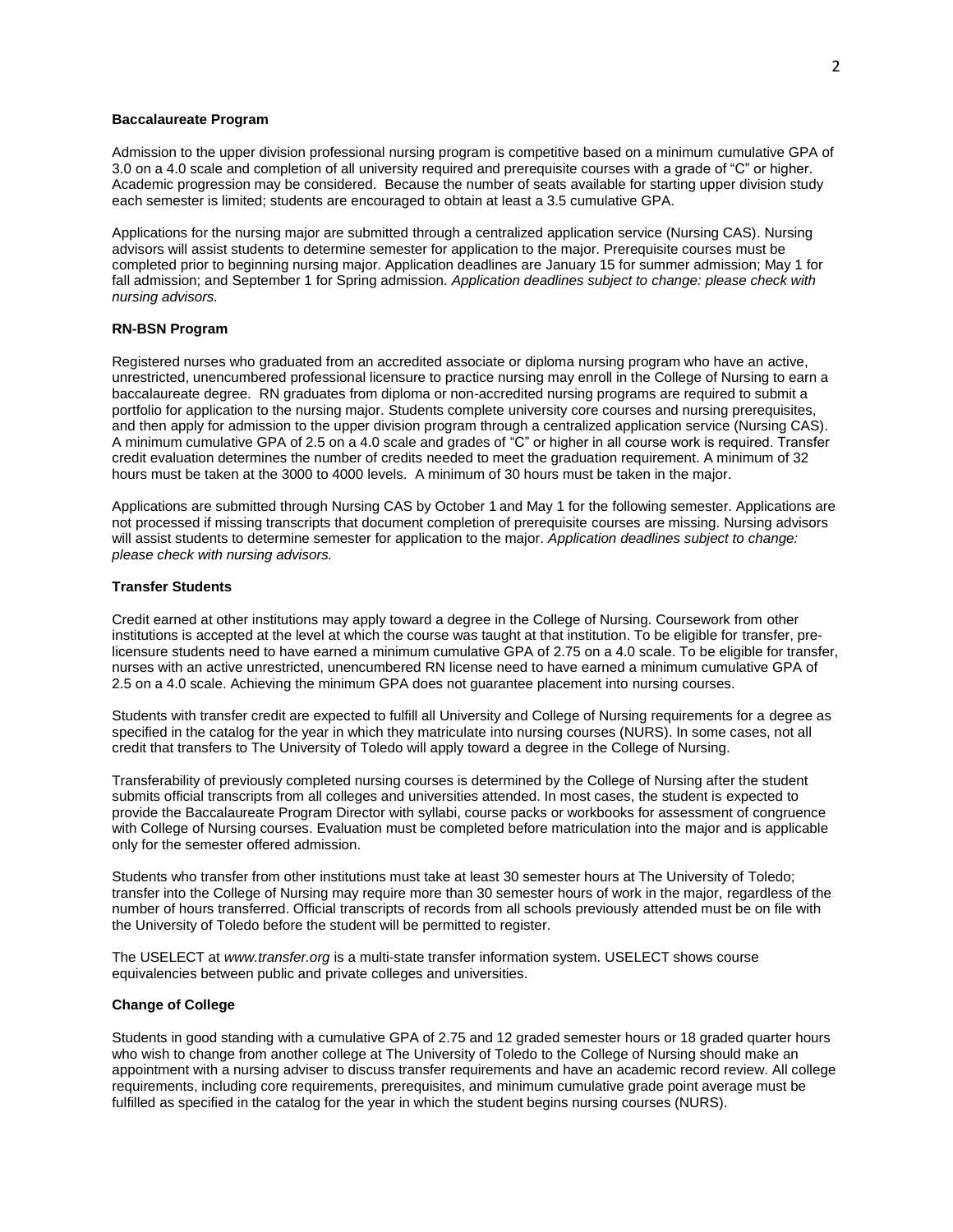## **Readmission of Former College of Nursing Students**

Students who discontinue pre-nursing course work must reapply to the University and meet current admission standards for the College of Nursing. Students who withdraw and do not attend any other institution in the interim may be readmitted, provided they were eligible to continue enrollment in the college at the time of withdrawal.

Students who discontinue or withdraw from nursing courses must reapply for admission to the major. A student may be readmitted only one time after a withdrawal. Students with a course failure and a withdrawal are not eligible for readmission into the BSN or RN-BSN programs. Students dismissed from the nursing program are not eligible for readmission to the nursing major.

Students who readmit must comply with existing university and CON requirements at the time of readmission. Absence of one academic year for any reason may require auditing previously passed nursing courses and satisfactory performance of skills to assure current clinical competency.

In addition to reapplication, the student must write a letter to the Baccalaureate Program Director indicating state of readiness and discuss factors which may influence the student's success in completing the program. The student also meets with the nursing advisor to review the academic record and to determine a tentative plan of study.

## **TECHNICAL STANDARDS**

The admission policies of the College of Nursing are non-discriminatory. All applicants for admission to nursing programs receive consideration regardless of race, color, ethnicity, national origin, ancestry, creed, political or religious affiliation, age, sex, marital status, identity as an individual with a handicap or disabled veteran or Vietnam era veteran; membership in the National Guard, state defense force or any other component of the military forces of the United States or this state.

A candidate for professional nursing must enter the College of Nursing possessing the essential abilities and skills to engage in any field of nursing. The following abilities and skills are essential for matriculation into the College of Nursing:

*Critical Thinking*: Critical thinking ability sufficient for clinical judgment.

*Interpersonal*: Interpersonal abilities sufficient to interact with individuals, families and groups from a variety of social, emotional, cultural, and intellectual backgrounds.

*Communication*: Communication abilities sufficient for interaction with others in verbal and written form.

*Mobility*: Physical abilities sufficient to move from room to room, to provide general and emergency nursing care such as CPR.

*Motor Skills*: Gross and fine motor abilities sufficient to provide safe and effective nursing care without an intermediary.

*Hearing*: Auditory ability sufficient to monitor and assess health needs.

*Visual*: Visual ability sufficient for observation and assessment necessary in nursing care.

*Tactile*: Tactile ability sufficient for physical assessment without an intermediary.

*Behavioral*: Behavior demonstrating exercise of good judgment; prompt completion of responsibilities; mature, sensitive effective relationships with patients; ability to adapt to changing environments; ability to function effectively under stress; integrity and motivation.

When requested, the College of Nursing will provide reasonable academic adjustment to otherwise qualified applicants with disabilities. It is the responsibility of the applicant with disabilities to request those adjustments, which the applicant believes are reasonable and are needed to execute the essential requirements described above.

Requests for academic adjustment should be directed to the Office of Academic Access (419-530-4981) at least eleven weeks before entering the program. Requests will be evaluated on a case-by-case basis. The College of Nursing will collaborate with the Office of Academic Access in making appropriate accommodations.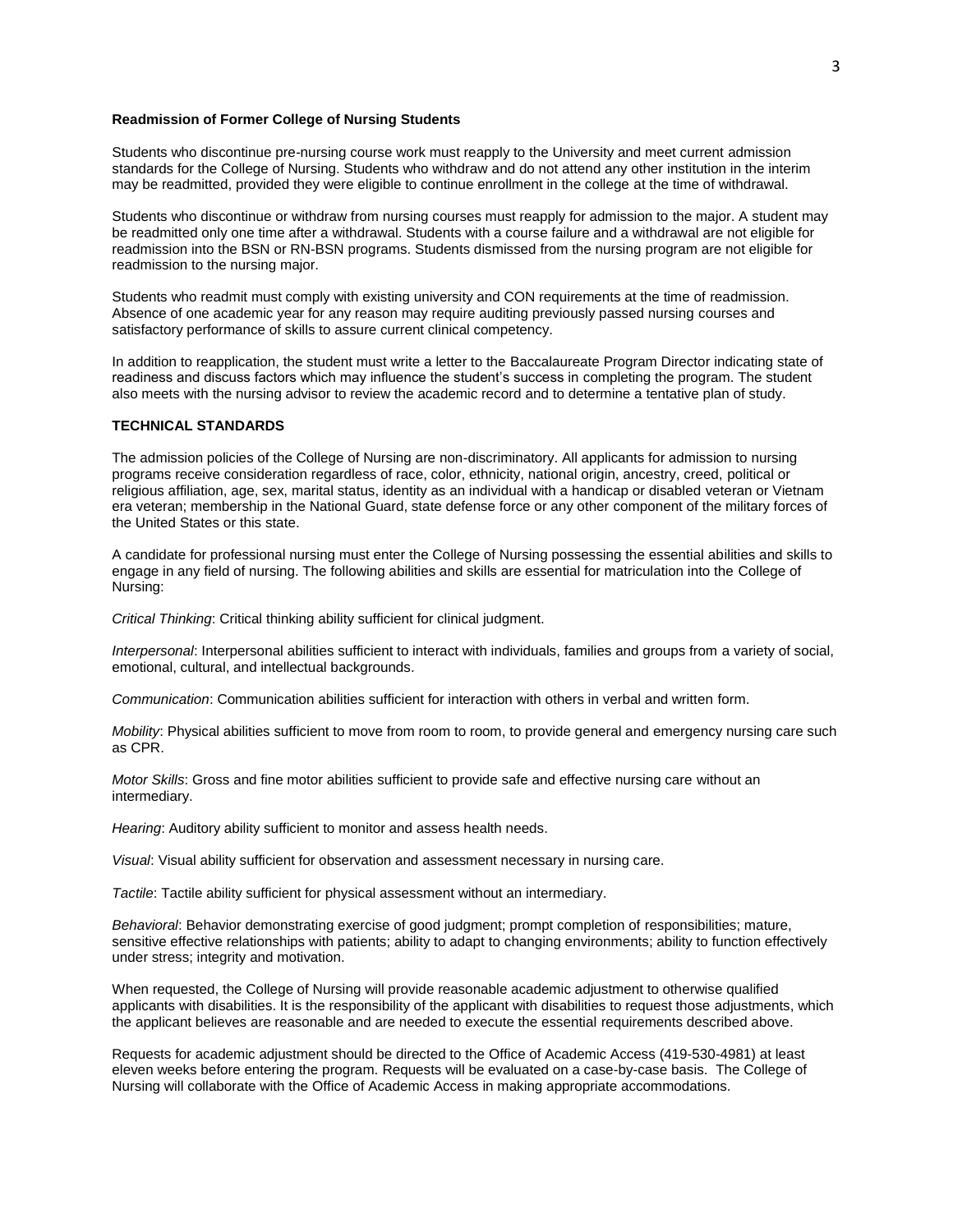## **MATRICULATION REQUIREMENTS BSN Program**

Students offered admission to the College of Nursing must satisfactorily complete prerequisite courses before entering the upper division nursing courses: composition I, composition II, math, statistics, general psychology, lifespan psychology, nutrition, healthcare ethics, biology, chemistry, anatomy, physiology, microbiology and medical terminology. Matriculation to the major depends on completion of University core courses with a minimum cumulative GPA of 3.0 or higher.

# **RN-BSN Program**

Students offered admission to the College of Nursing must satisfactorily complete prerequisite courses before entering the upper division nursing courses: composition I, composition II, math, statistics, general psychology, lifespan psychology, nutrition, healthcare ethics, biology, chemistry, anatomy, physiology, and microbiology. Matriculation to the major depends on completion of University core courses with a minimum cumulative GPA of 2.5 or higher.

## **ACADEMIC PERFORMANCE STANDARDS**

The College of Nursing defines "good academic standing" as maintaining a cumulative GPA of 2.0 or higher and achieving a GPA of at least 2.0 each semester.

A grade below "C" (2.0 on a 4.0 scale) in any prerequisite or university core course is not considered a passing grade for the major. The course must be repeated with an earned grade of "C" or higher (a grade of C- is not acceptable).

The student is responsible for maintaining professional standards of conduct and providing safe, effective care while enrolled in the program.

Probation, suspension, and dismissal policies apply to full-time and part-time students. In all matters, the Dean's decision is final.

#### **Probation**

A pre-nursing student who fails to achieve a semester GPA of 2.0 at the end of any semester is automatically placed on probation. The student is removed from probation if the subsequent semester GPA is 2.0 or higher.

A student enrolled in nursing courses that fails a nursing course or does not maintain a cumulative GPA of 2.0 will be automatically placed on probation. The student is removed from probation when the cumulative GPA is 2.0 or higher.

A student is placed on probation for unsatisfactory clinical performance at any time during the semester. Adherence to faculty recommendations for improvement and achievement of performance standards by end of the semester is required. Inability to meet clinical expectations results in failure of the nursing course.

Students on probation meet with the nursing advisors to review program expectations, develop a learning contract, and obtain appropriate consultations as recommended. Pre-nursing students also meet with the Nursing Advisor to develop a plan of study and complete a Conditional Enrollment Contract.

It is recommended that a student on probation not enroll for more than 12 to 14 credit hours.

### **Suspension**

The College of Nursing adheres to the Undergraduate Academic Guiding Principles. Academic suspension means that a pre-nursing student is prohibited from registering at The University of Toledo for a period of at least one semester. No course work taken at any other educational institution during suspension will be accepted as transfer credit. The student may remove incompletes during the period of suspension.

Students seeking reinstatement after serving a suspension must petition for admission to the Office of Exploratory Studies Office. The deadline to request admission is one month prior to the beginning of the semester in which the student wishes to re-enroll.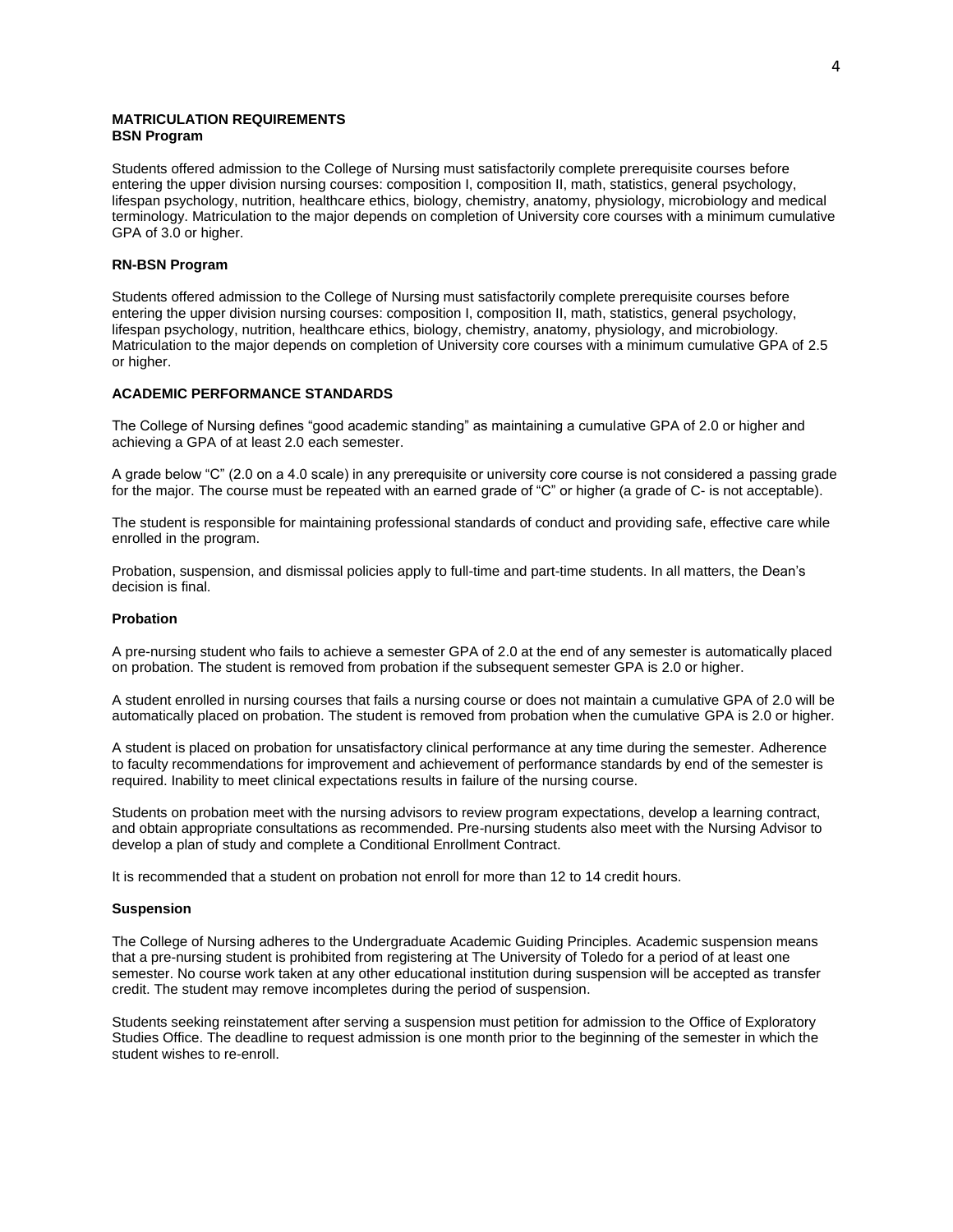#### **Dismissal**

Two nursing course failures results in permanent dismissal from the nursing program; this can occur by failing two courses one time each, or failing one course two times. Withdrawing from two nursing courses, either one at a time or concurrent, results in dismissal.

Administrative dismissal occurs when a student is in noncompliance with health, immunization, BCLS, background check or insurance requirements.

A student can be dismissed for violating academic honesty standards (as described in this catalog), unsafe patient care, and unprofessional conduct (patterns of behavior that are inappropriate) identified in the National Student Nurses Association Guidelines a[t www.nsna.org,](file://utad.utoledo.edu/DFS$/Volumes/dpasch/word/BSN-Undergrad%20Program%20Documents/www.nsna.org,%20) or American Nurses Association Code of Ethics, at [www.nursingworld.org](http://www.nursingworld.org/) for the Ohio Board of Nursing Rules and Law a[t www.nursing.ohio.gov.](http://www.nursing.ohio.gov/)

Conviction of a misdemeanor or felony that prohibits licensure can result in dismissal. Violation of federal HIPAA standards is also grounds for dismissal.

Students dismissed are not eligible for readmission to the College of Nursing. The dean's decision is final in all matters pertaining to dismissal.

## **COLLEGE OF NURSING GRADING SCALE**

The following grading scales apply to nursing courses. The minimum acceptable grade for nursing (NURS) courses is "C". Students are required to earn a passing grade for both theory and clinical in order to pass a nursing course. Failure of either theory or clinical requires retaking the entire course.

**BSN and RN-BSN**: A (93-100), B (92-85), C (84-76), D (75-68), F (67 or below)

#### **JESSUP SCOTT HONORS COLLEGE**

Admission to the Honors College is competitive and limited to academically talented students. Students entering directly from high school are considered based on a review of application materials, which include a high school transcript, references, an essay, an extracurricular resume, and ACT or SAT scores. Students with an ACT composite score of 28 or higher (SAT composite of 1240 or higher) and a high school GPA of 3.75 or higher are encouraged to apply. Highly motivated students with an ACT composite of at least 25 (SAT composite of at least 1140) and a minimum high school GPA of 3.5 are also considered eligible. Currently enrolled University of Toledo students and transfer students may apply for the Honors College if they have completed between 15 to 60 graded semester hours of college work, and earned a minimum GPA of 3.3 (4.0 scale). Students are accepted to the College Honors program on a space-available basis.

In order to graduate with College of Nursing honors, a student must complete all requirements of the nursing program. Honors students complete a minimum of 33 semester hours of honors courses, with at least 10 semester hours completed in the upper division (3000 level and above). Requirements include six semester hours of Honors Readings Conference (Readings Conference I and Readings Conference II); three semester hours selected from HON 2020 (Multicultural Literatures: The North American Experience) and HON 2030 (Multicultural Literatures: The Non-European World); three semester hours of upper-division interdisciplinary seminars offered through the Honors program (HON 4950 and 4960) is recommended; honors thesis or project supervised by a faculty member in the major; and all requirements for departmental honors in nursing. Honors students must earn a minimum overall GPA of 3.3. To remain in good standing in the Honors College, a student must maintain a minimum overall GPA of 3.3.

The University of Toledo will include all course work taken at other institutions of higher education in the calculation to determine if a student will graduate with honors; no student will be awarded a level of honors above that indicated by The University of Toledo cumulative GPA. The University of Toledo requires a minimum of 30 semester hours of standard letter-graded courses in the major in order to qualify for graduation with honors.

## **STUDENT RESPONSIBILITIES Plan of Study**

The student is responsible for registering for correct courses in their nursing plan of study each semester and for fulfilling all degree requirements.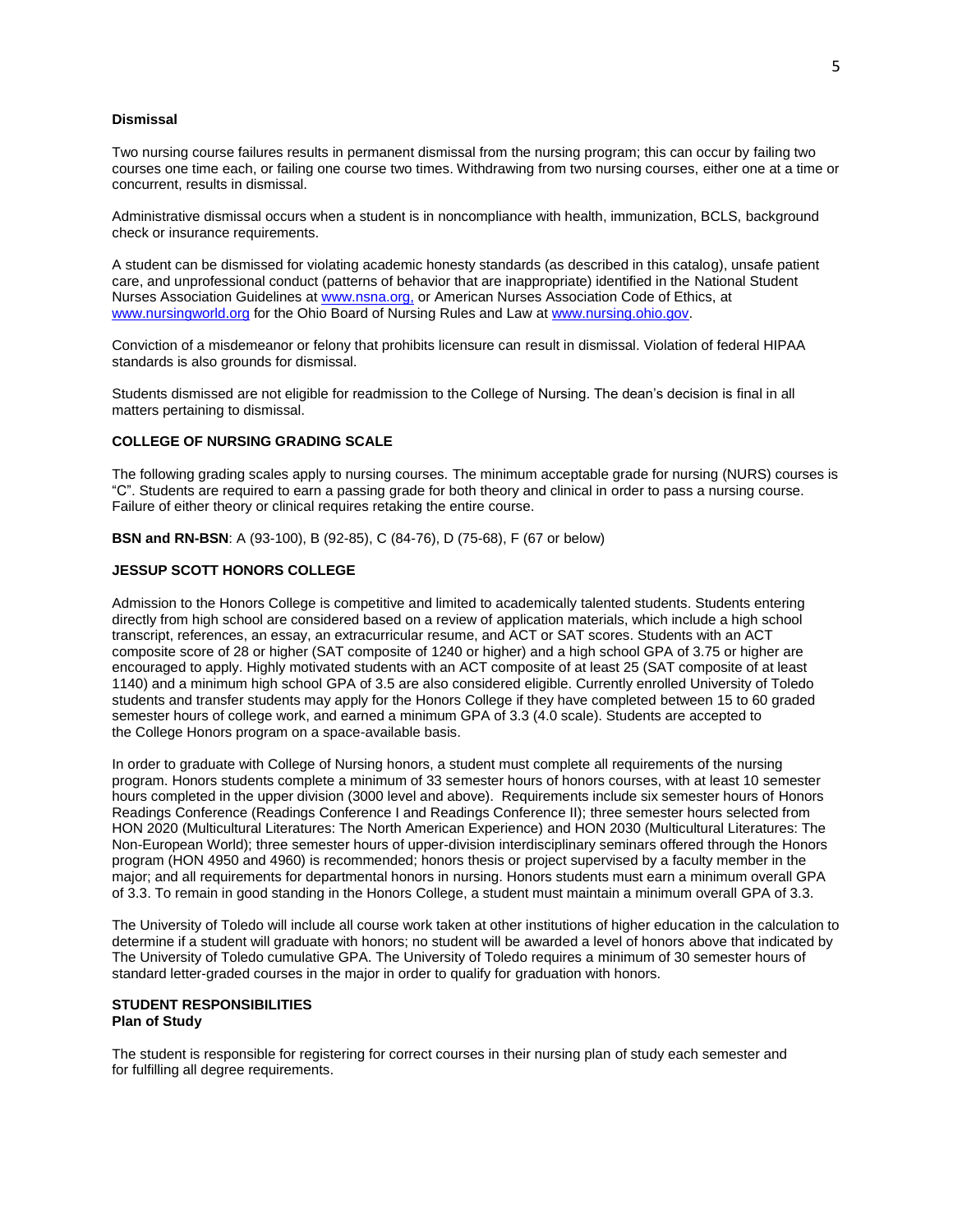## **Transportation**

Students are responsible for transportation to class and clinical settings for participation in course activities. Because clinical sites are throughout Northwest Ohio, students are encouraged to talk with others in the assigned clinical group about carpooling.

The university provides bus transportation between Main Campus and Health Science Campus. Students can obtain schedules from the university website or the Transportation Office.

## **Background Check**

Students are required to have a BCII and FBI background check prior to matriculation into the major. The student is responsible for processing fees; reports must be sent directly to the Undergraduate Program office. Duplicate reports from places of employment or other sources are not acceptable as report results must be current with matriculation.

## **Clinical Agency Requirements**

Students must meet health and safety requirements based on agency, local, state and federal government mandates. Students are responsible for cost of meeting these obligations. Documentation must be submitted before a semester begins to be eligible to enroll and complete clinical courses.

"Fit and free for duty" statements are documented on the College of Nursing Physical and PPD form every year. The physical examination documentation cannot expire during the semester.

Proof of immunity for hepatitis B, rubella, rubeola, varicella, and mumps is required, with titers documented before beginning clinical. Students not immunized for Hepatitis B must document a negative antigen screen and must complete the three part immunization process. Documentation of tetanus and pertussis immunization within the past ten years is required. While polio immunization is not a requirement at the present time; students are recommended to receive the vaccine. Similarly, immunization for meningitis is prudent especially for students living in residence halls. A two-step PPD is required before starting nursing courses, followed by an annual PPD. Students with a history of positive PPD must obtain annual healthcare provider documentation of "free of active disease" statement on the College of Nursing Physical and PPD form. Students with active disease must obtain medical intervention and are limited in clinical experiences according to agency policy. HIPAA, Safety, and Diversity training are required by the College of Nursing before clinical begins, along with an annual review of regulations and updates.

Documentation of completion of American Heart Association Basic Life Support for Healthcare Providers is required before clinical starts. Training will include resuscitation of adults, children and infants; care of the stroke victim; and instruction in use of automated external defibrillators. Cards cannot expire during the semester.

Students are expected to maintain healthcare insurance, either through a family, individual or college policy. If a student does not have proof of personal health insurance, the cost of University Group Insurance will be incurred each semester according to university policy.

Clinical agencies have the right to deny a student access to the facility when requirements are unmet. Students who fail to provide documentation of health, immunization, and BCLS by established deadlines are administratively dismissed for the semester.

Students who experience exposure or injury or an emergency healthcare situation during clinical may obtain treatment at the agency if available, but are responsible for any costs incurred. Follow-up with university Student Health Services or a personal healthcare provider is recommended.

Students who experience acute illness or injury must provide the College of Nursing with healthcare provider documentation of release to return to class and clinical. Students experiencing pregnancy must provide healthcare provider of approval to continue in clinical; clearance to return to clinical is submitted before restarting clinical activity.

### **ACADEMIC POLICIES**

*Refer to the University Undergraduate Academic Policies that apply to all students. In case of conflicting policies, the stricter policies will apply.*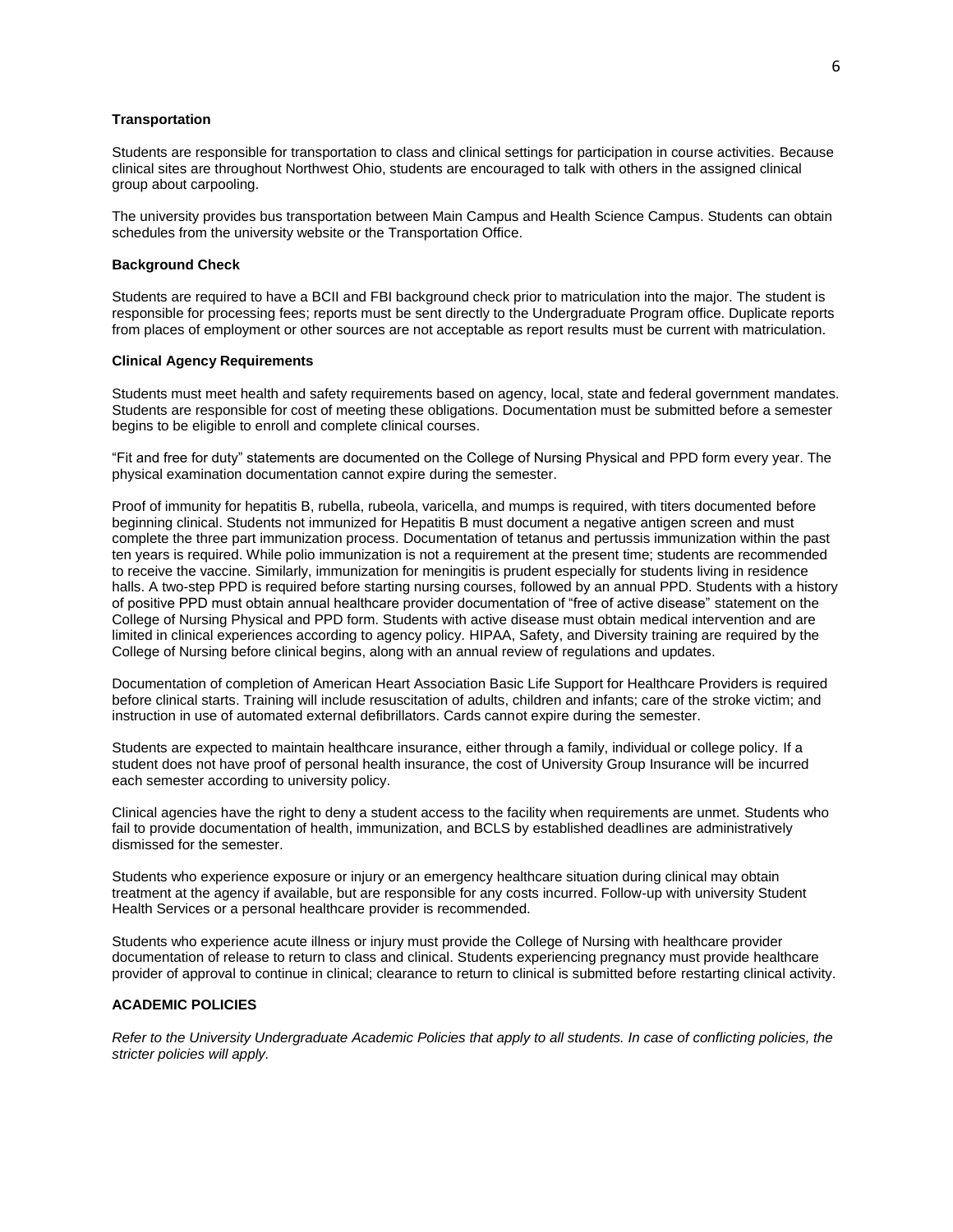## **Academic Honesty**

Nursing students are expected to maintain high standards of behavior. Cheating, lying, stealing, failure to report, unauthorized replication of tests, and plagiarism are not tolerated and lead to dismissal from the program. Nonadherence to testing policies and procedures results in a grade of zero for the test and possible course failure. Dismissal from the College of Nursing occurs with major violation of academic standards. See the Undergraduate Student Handbook for discussion of academic honesty.

## **Academic Advising**

Academic advising for new, transfer and continuing students is available by appointment on the Main Campus (419- 530-2673). While ultimate responsibility for educational decisions rests with the student, advisers can assist the student to identify alternatives and potential consequences; help select courses to meet University core and college requirements; and facilitate student evaluation of academic progress.

## **Transcripts and Degree Audit Reports**

A transcript is a chronological list of academic courses that includes all courses attempted and grades earned. The transcript does not indicate how specific courses apply to University and College of Nursing requirements. Developmental and technical courses are not counted toward minimum credits for degrees, but may appear on transcripts. The Degree Audit in Banner details all requirements applicable to a student's academic program and identifies requirements remaining when all registered courses are completed. Students access the transcript and Banner through myUT portal.

Official transcripts for all post high school study must be provided by the student before matriculation into the College of Nursing. Transcripts will be reviewed, with degree and courses accepted for transfer posted to the student's academic record. Students who do not provide official transcripts cannot register in for nursing courses. Official transcripts are provided directly to The University of Toledo from the issuing institution; "issued to student" transcripts are not considered as official transcripts.

#### **Sequence of Courses**

There is a prescribed sequence of courses for each program. Developmental courses may be required on the basis of placement testing and/or high school deficiencies. Students should meet with a nursing advisor to review program requirements to ensure completion in the appropriate sequence. Student use of Banner to track progress is highly recommended. All requirements must be fulfilled as specified in the catalog for the year in which the student begins nursing courses.

## **Plan of Study**

Students consult with the Nursing Advisor to develop a plan of study for program completion and placement in clinical courses. BSN students follow the required sequence of courses as stated in this catalog; for the most part, study is full time. RN-BSN student enrollment is on a full-time or part-time basis, with one or more courses each semester. A plan of study is developed in consultation with the Nursing Advisor, with a signed copy submitted to the College of Nursing Undergraduate Program office. Plan of study changes must be submitted in writing at least eight weeks prior to start of the semester.

#### **GPA Recalculation for Repeated Courses**

The College of Nursing permits a maximum of 12 semester hours of course work to be deleted from the GPA calculation. The actual grade will remain on the transcript. Students who have had the GPA recomputed under the Academic Forgiveness Policy are not eligible for grade deletions. Failing grades resulting from academic dishonesty, cheating or unprofessional conduct will not be deleted and remain in GPA calculation. *Grade deletion for prerequisite courses is allowed in accordance with The University of Toledo policies as long as the grade was not a result of academic dishonesty.*

## **Withdraw, Incomplete Withdraw, Drop and Not Reported Grade Policy**

Risk for loss of financial aid may occur with excessive hours of W, IW, DR and NR grades. Students who transfer into the College of Nursing from another college at The University of Toledo retains the number of W, IW, DR and NR grades accumulated in previous work. Failing grades as a result of academic dishonesty will remain in the student academic record.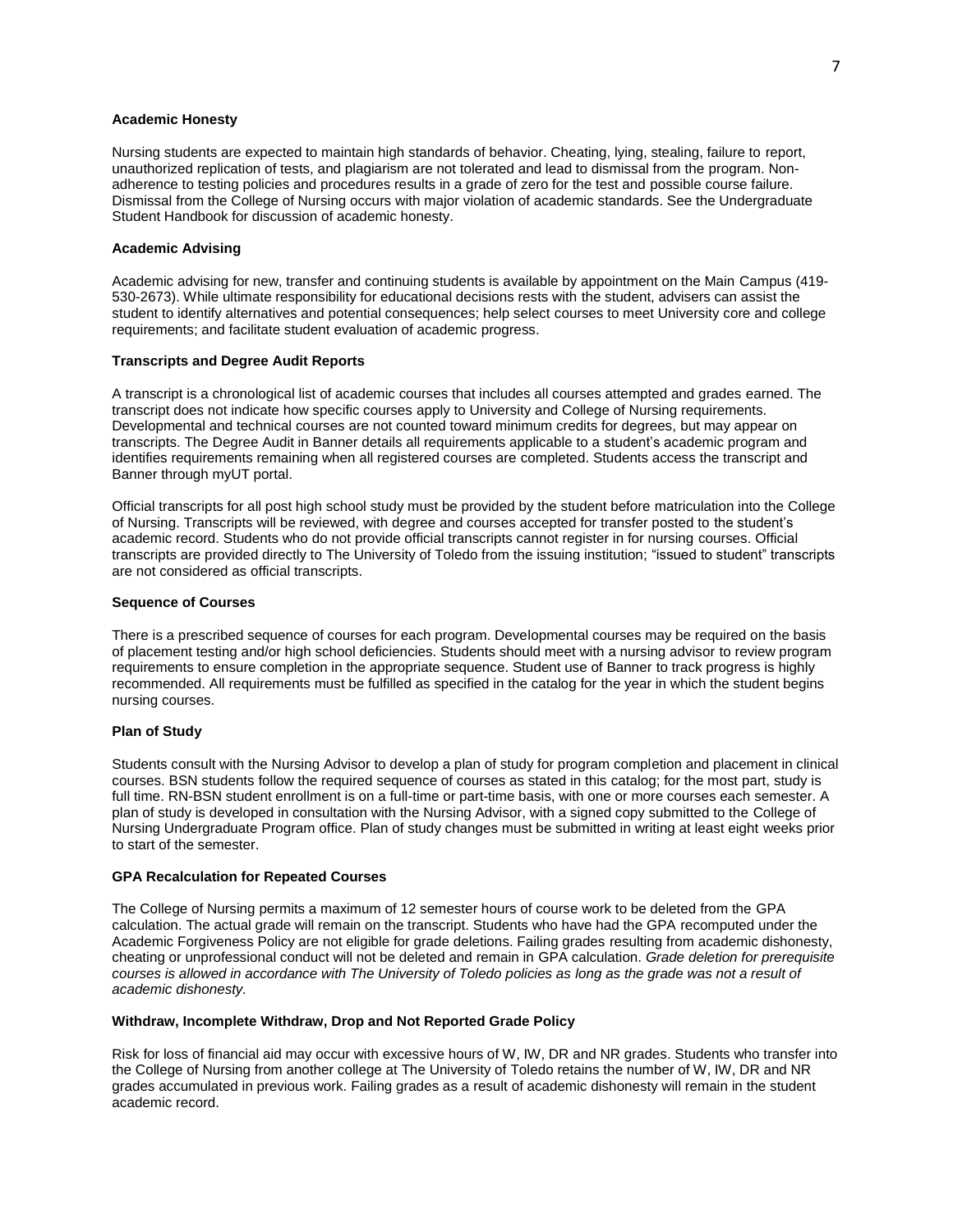### **Academic Grievance Policy**

Students wishing to grieve an action are advised to meet with the faculty member promptly to discuss the concern. If resolution is not achieved, the student meets with the course coordinator or Baccalaureate Program Director. When resolution is not attained or mutual understanding of the issue or action is not reached; the student may file a grievance following the College of Nursing Grievance Procedure published in the Student Handbook and College of Nursing website. Consultation with the University Office of Student Experience is appropriate.

#### **Professional Licensure**

Application to be a registered nurse is a separate procedure based on the state of initial licensure. The College of Nursing will assist students with application for licensure in Ohio; a verification of program completion is provided directly to the Ohio Board of Nursing after the university has cleared the student as having met all degree requirements. Students licensing out-of-state are advised to consult with the appropriate Board of Nursing; as a general rule an official university transcript is required along with the Dean of the College of Nursing's validation of program completion. Licensure requirements include a background check and passing the NCLEX-RN examination.

# **PROGRAM REQUIREMENTS Degree Requirements**

The College of Nursing reserves the right to change policies and procedures at any time, but students will follow policies in place at the time of their matriculation. These changes will be binding on the date they are approved by faculty action. Courses taken at other nursing programs may not substitute for professional courses. Only students admitted to the nursing program are allowed to take NURS courses within their degree program.

#### **Residency Requirement**

Students transferring from other institutions must earn at least 30 hours of credit at The University of Toledo; at least 30 of these must be in the nursing major. Full-time students must take the last semester, and part-time students the last 12 hours, in residence, unless alternative arrangements have been made in advance with the Baccalaureate Program Director of the College of Nursing.

#### **Credit Hours**

#### BSN Program

Students must complete a minimum of 124 hours of course work that includes University core requirements and all required course work in the major. A minimum of 64 hours must be taken at the 2000 to 4000 level, and a minimum of 32 hours must be taken at the 3000 to 4000 level. Students are encouraged to use Banner to review remaining requirements and meet with the nursing adviser before every registration to access progress toward completion of requirements. If a student completes basic and required courses in the major in fewer than 124 hours, the student must successfully complete elective courses to meet the total of 124 hours.

#### RN-BSN Program

Students must complete a minimum of 124 hours of course work that includes University core requirements and all required course work in the major. A minimum of 32 hours must be taken at the 3000 to 4000 level. Banner will indicate courses accepted for transfer credit and deficiencies to be completed before graduation. If a student completes required courses in the major in fewer than 124 hours, the student will successfully complete elective courses to meet the total of 124 hours.

## **Credit Restrictions**

Total earned hours shown on a student's transcript may not all be applicable to the minimum of 124 credits required for a degree. Students with entrance deficiencies in mathematics and required courses or choose to take developmental courses will need to complete additional hours. No more than two hours in physical education or recreation courses at the 1000 level will apply toward the degree. Students will not receive credit for repeated courses (taking the same course twice), whether taken at The University of Toledo or elsewhere. The college reserves the right to deny credit for any course (including SKLS courses) and blanket technical credit not applicable to the nursing program.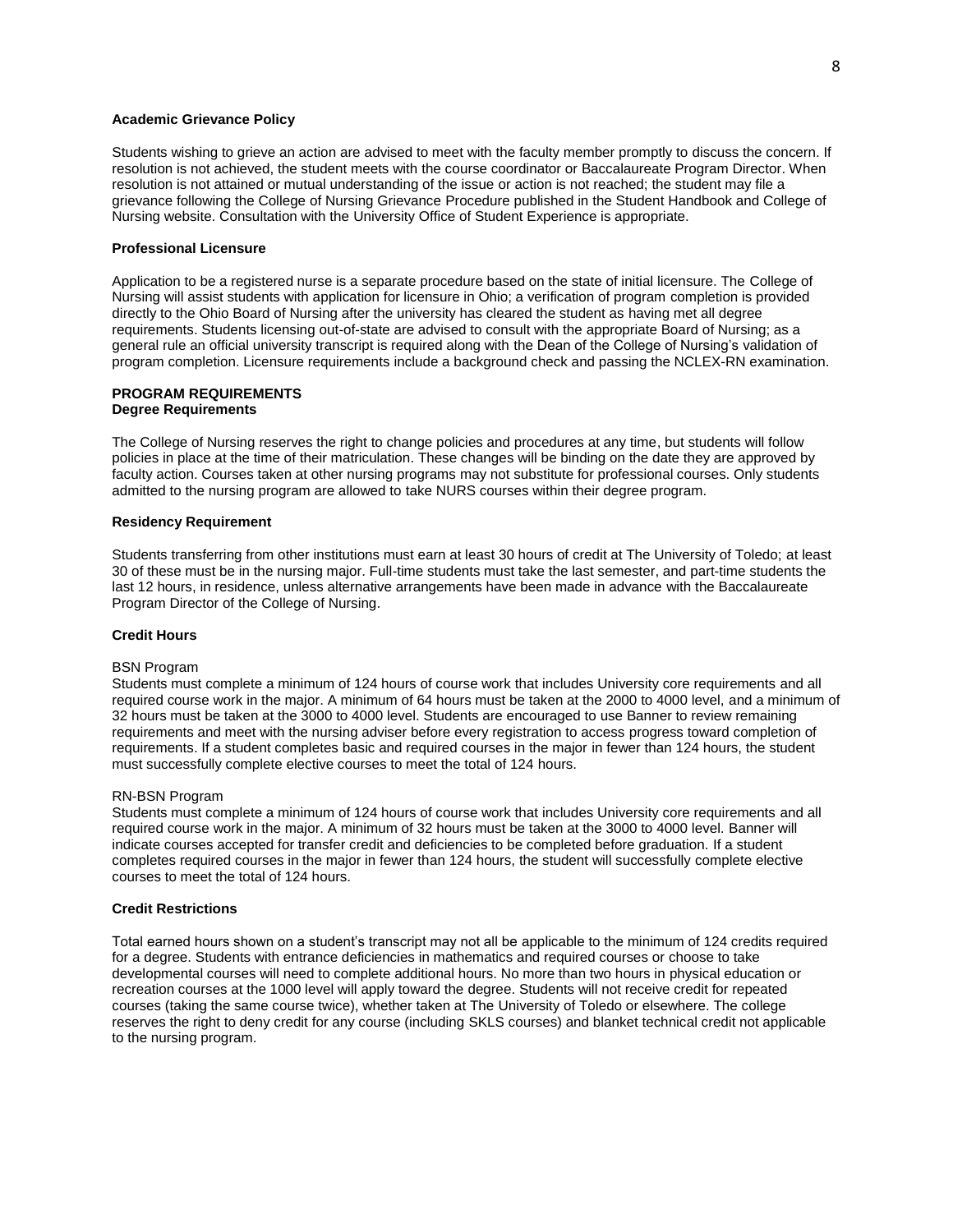## **University Core Curriculum Requirements**

Nursing students are required to complete the University core curriculum requirements that comprise the University Core Curriculum. The courses include English composition, humanities/fine arts, social sciences, natural sciences and mathematics, and multicultural studies. Students are placed into chemistry and mathematics courses by ACT scores or placement tests in those subjects; consult with the Nursing Advisor for specific details.

## **Orientation (NURS 1000)**

All first-year BSN students must successfully pass NURS 1000. Transfer students are strongly urged to complete the course.

# **University of Toledo College of Nursing ASSESSMENT TECHNOLOGIES INSTITUTE (ATI) POLICY Effective Fall 2014**

Assessment Technologies Institute® (ATI) offers an assessment driven review program designed to enhance student NCLEX-RN success. UT CON integrates ATI across all semesters in the upper division program as a comprehensive assessment and review for all nursing students.

The program consists of multiple assessment and remediation activities. These include assessment indicators for academic success, critical thinking, learning styles, online skills modules, online practice testing, and online proctored testing over the major content areas in nursing. ATI tools are to be used in conjunction with CON curricular content, to assist students in preparing for NCLEX, as well as increase confidence and familiarity with nursing content.

Data from student testing and remediation will be used by the CON lead faculty and Program Assessment Committee for quality improvement and outcome evaluation.

ATI information and resources are available by visiting their website at www.atitesting.com

## **Goals for utilization:**

- Tutorials:
	- $\circ$  To develop a solid foundation of understanding, learning, and application of content taught in each course
	- $\circ$  To prepare for success on Practice and Proctored ATI Assessments, faculty assessments, and the NCLEX Examination
	- Non-proctored exams:
		- o Student self-assessment to identify areas of weakness and **to develop a remediation plan**
		- o Review of content
	- Proctored Exams:
		- o Gather assessment data for college wide improvement planning
		- o Ensure student is on target for NCLEX preparedness and success
		- o Course completion

# **Procedure**

- All Proctored Assessments have a benchmark of a Proficiency Level I. A student meeting the criterion for **Proficiency Level 1** is *expected to just meet NCLEX-RN® standards in this content area*. Students not meeting course benchmarks will meet with faculty and program director to develop a plan for successful completion of the assessment at the benchmark level. A grade of **NG** will be issued for no longer than 3 weeks to allow the student to attain proficiency standard.
- The Comprehensive Predictor exam will have a benchmark of a 74% Predicted Probability of Passing NCLEX for all students. If a probability score of 74% or below is obtained, the student will be required to complete the Virtual ATI (VATI) online NCLEX review program, at the students' expense. Students will receive an incomplete grade for the course until successful completion of VATI by receiving a "green light" to sit for the NCLEX. Once the student successfully completes the VATI, a course grade will be issued. Students will be held to University policy related to conversion of incomplete grades, and the incomplete will convert to a failure if the VATI is not successfully completed before the end of the next semester. Failure to successfully complete VATI will result in student meeting with the Program Director and Associate Dean for Academic Affairs to determine course of action, which will minimally include repeating the Professional Competency course.
- Online practice assessments: Students must submit the results of their Online Practice Assessments with a minimum of one hour of Remediation in the Focused Review prior to taking the ATI Proctored assessment.
- Grade Incentive: ATI will comprise a minimum of 5% 10% of the overall class grade for courses that integrate ATI. See course syllabus and alignment chart for details.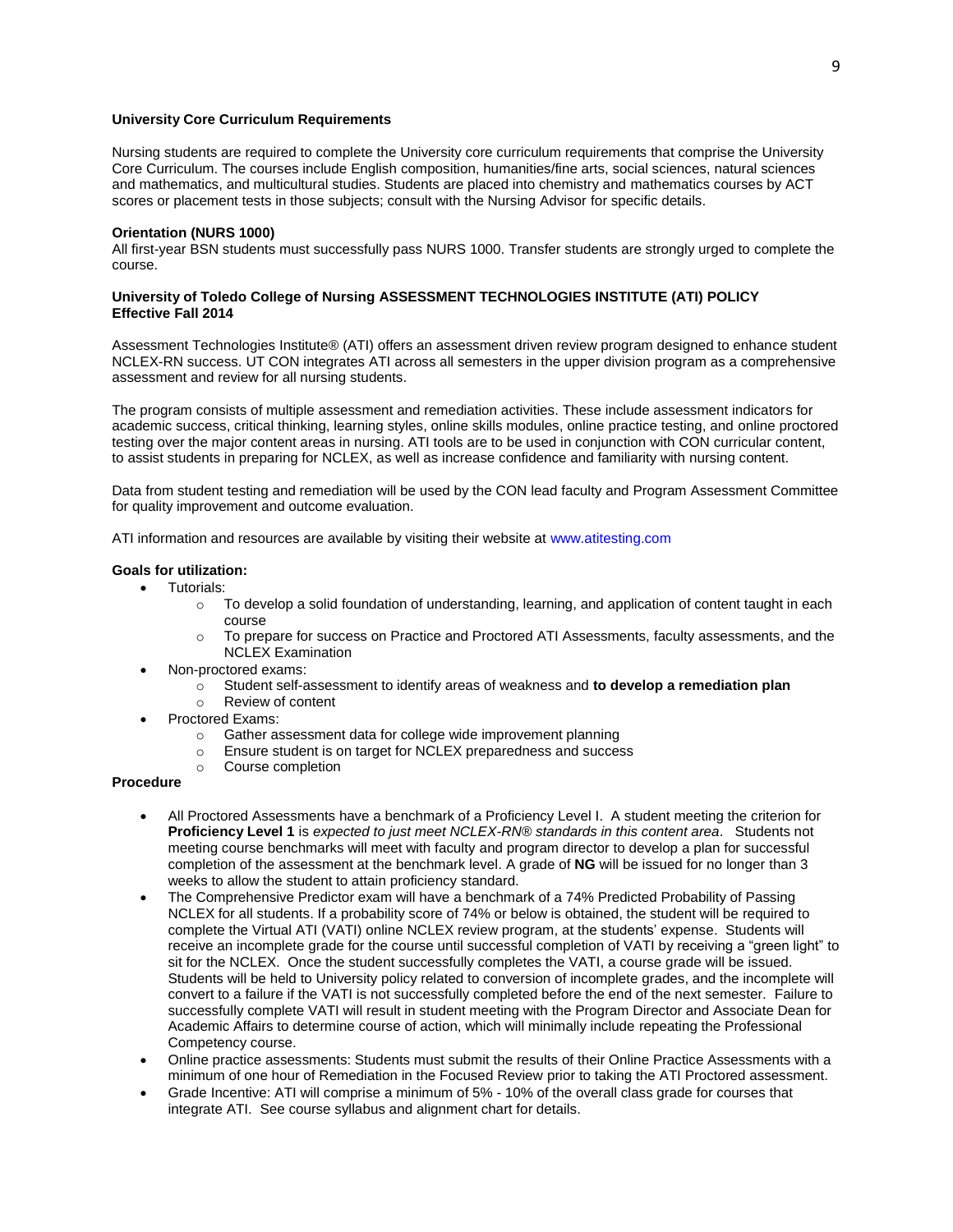- Remediation plan includes:
- 1) **Focused Review-** An individualized, electronic, online review that aligns ATI resources with the topics that were missed on the assessment. Students will print off their student Transcript to verify to instructor required completion of assessment and Focused Review requirements. The student will be given a testing time and location for completing a second proctored exam, if necessary, usually after allowing some study time.
- 2) **Short Answer Remediation** At the end of each chapter recommended to re-visit by the Topics To Review is a set of NCLEX style Application Questions. Please complete and turn in each of those sets for each chapter.
- 3) **Create Topics to Review** on atitesting.com. Use the list of items/topics that were missed and use the ATI review modules to find the material for each item. Write out a paragraph or complete 4x6 note cards about what was missed and what the correct information would be. Include the page numbers from the ATI book that was referenced. This material is submitted to the course instructor by the assigned due date.
- 4) **Create Remediation Templates** for each topic descriptor on the Topics To Review page or Focused Review
- 5) Revisit **Nurse Logic Testing** and **Remediation Lesson** and go through the **Practice Assessments** underlining and circling the critical elements of a test question.

# **Plans for Implementation:**

- Proctored Assessments
	- o Format: online
	- $\circ$  Scheduling and proctoring: Course faculty will make arrangements for proctoring services, or proctor the exams as per their preference. Students requiring accommodations will use paper/pencil tests to be completed in the testing center.
	- $\circ$  Schedule: to be given at the end of the course utilizing ATI content (see schedule).
- ATI products:
	- o Materials will be ordered by the students before the first day of each semester.
	- o Product distribution will take place once orders are placed and materials are received. Books will be shipped directly to the CON and distributed to students; online material is available to students upon payment.
- Use of reports:
	- o Individualized Student focused study plan
	- o Individual course evaluation
	- o Assessment data for college wide quality improvement and outcomes measurement
	- o Course credit
	- o Course evaluation
	- o Successful individual program completion

*Approved June 3, 2013 CON Faculty Assembly*

# **PROGRAM REQUIREMENTS Baccalaureate Program Sample Plan:**

*First Semester* NURS 1000 Nursing Orientation (1) ENGL 1110 English Composition I (3) PSY 1010 Principles of Psychology (3) EEES 2150 Biodiversity (4) CHEM 1120 Chemistry for Health Sciences (4)

*Second Semester* ENGL 2950 Science and Technical Report Writing (3) KINE 2560 Anatomy and Physiology I (3) KINE 2460 Anatomy and Physiology I Lab (1) HEAL 1800 Medical Terminology (3) MATH 1180 Mathematics for Liberal Arts (3) Elective (3) *Third Semester* PSY 2510 Lifespan Developmental Psychology (3) HEAL 4700 Nutritional Science (3)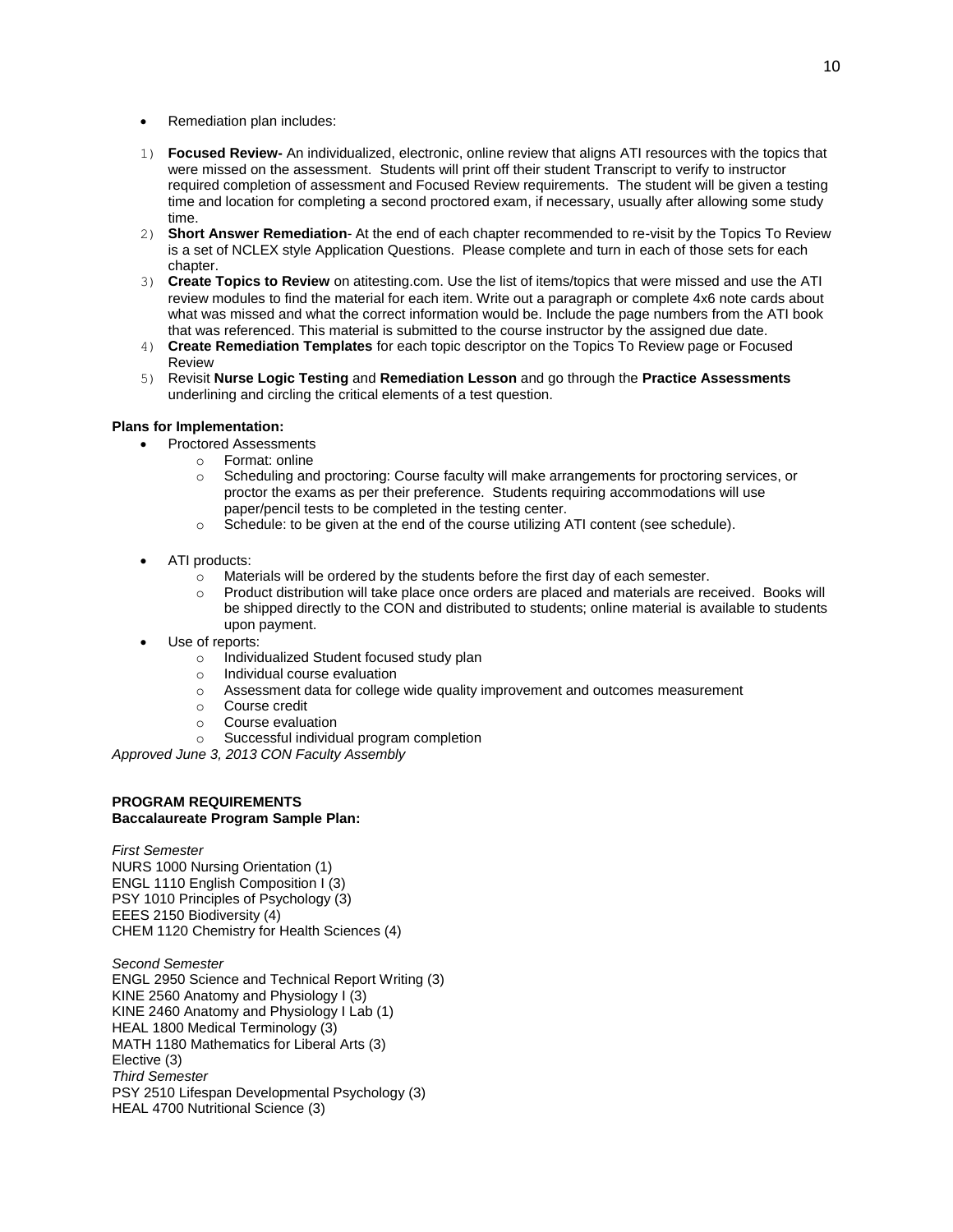KINE 2570 Anatomy and Physiology II (3 ) KINE 2470 Anatomy and Physiology II Lab (1) KINE 2590 Microbiology and Infectious Disease (3) MATH 2600 Introduction to Statistics (3)

*Fourth Semester* PHIL 3370 Medical Ethics (3) Diversity of US Culture (3) Non -Western Diversity (3) Humanities/Fine Arts Core Course (3+3) Social Science Core Course (3)

*Fifth Semester* NURS 3010 Nursing Agency 1 (3) NURS 3110 Nursing Agency 2 (3) NURS 3210 Nursing Agency 3 (3) NURS 3170 Concepts in Pathophysiology (3) NURS 4950 Nursing Research (3)

*Sixth Semester* NURS 3120 Adult Health Nursing (7) NURS 3630 Mental Health Nursing (5) NURS 3180 Concepts in Pharmacology (3)

*Seventh Semester* NURS 4030 Adult Health Nursing 2 (7) NURS 3620 Women's Health Nursing (5) NURS 4020 Leadership & Management in nursing (3)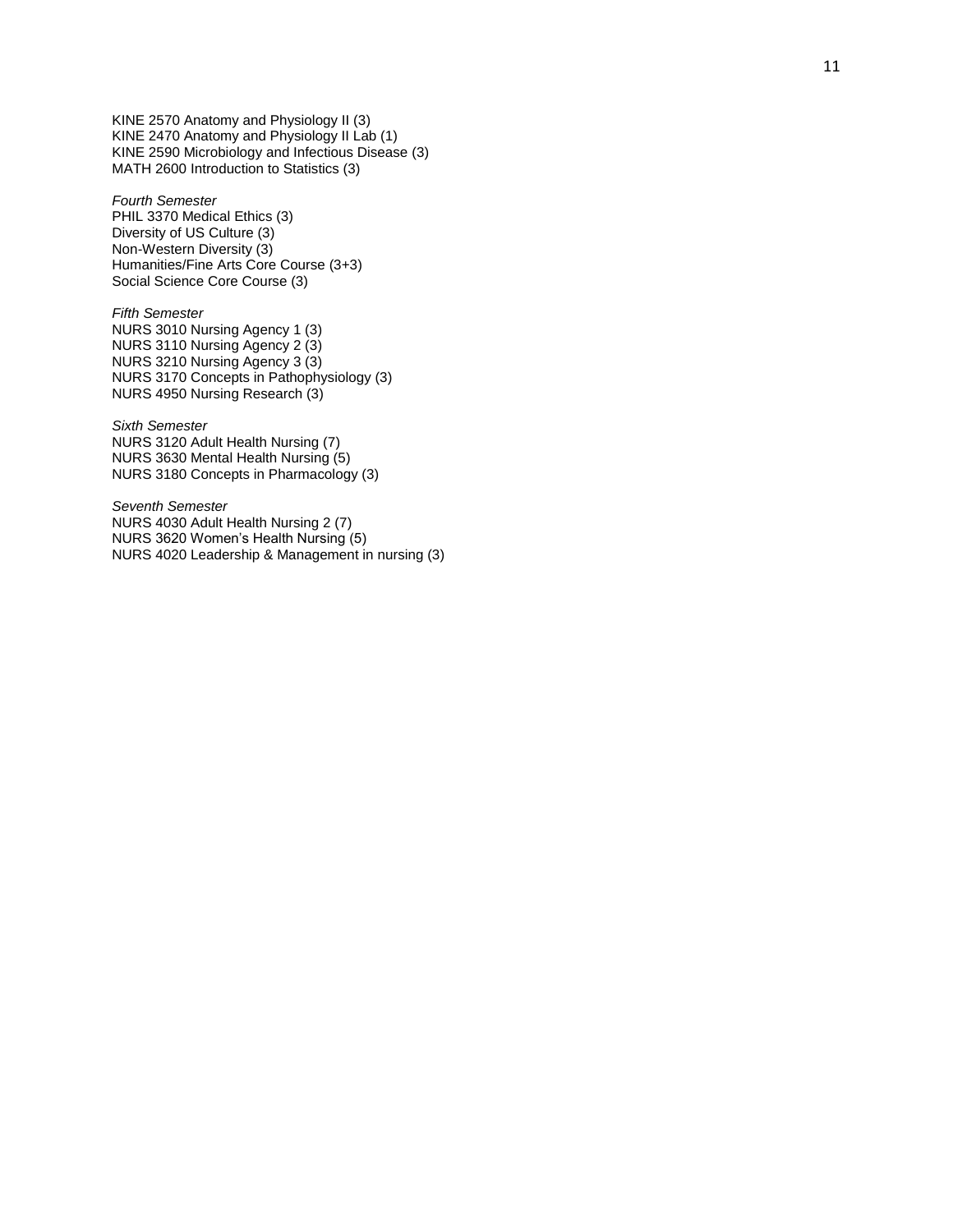*Eighth Semester* NURS 3640 Parent-Child Nursing (5) NURS 4010 Community Health Nursing (5) NURS 3130 Gerontology (3) NURS 4250 Nursing Competency Prep (2)

#### **RN-BSN Program**

NURS 4230 Applied Health Assessment (3) NURS 4220 Applied Nursing Research (3) NURS 4210 Applied Pathophysiology and Pharmacology (4) NURS 4180 Theoretical and Professional Foundations of Nursing (4) NURS 4190 Interpersonal Strategies in Care of Older Adults (6) NURS 4120 Nursing Leadership and Management (5) NURS 4200 Population Focused Care (5)

## **Electives**

The College of Nursing offers electives for students in the major based on faculty and clinical availability. NURS 3060 Holistic Approach to Nursing Intervention (3) NURS 3070 Palliative Care: Nursing of the Terminally Ill (2) NURS 4000 Transcultural Nursing (3) NURS 4040 Experiential Education in Baccalaureate Nursing NURS 4050 Oncology Nursing (3) NURS 4080 Perioperative Nursing Care (4) NURS 4170 Healthcare Aspects of Human Sexuality (3) NURS 4250 Professional Nursing Competency (2) NURS 4280 Theories of Addictive Behavior (3) NURS 4600 Critical Care Nursing (4) NURS 4720 Perinatal Nursing (4)

**Please note: Effective Fall 2014 proposed curriculum for the BSN Upper Division will change as described below.** (Students matriculating into the Upper Division academic year Fall 2014 will follow the new curriculum).

*Fifth Semester* Nursing to Promote Wellness across the Lifespan (5) Fundamentals of Nursing and Assessment across the Lifespan (5) Nursing Research 1 (2) Pathopharmacology 1 (3)

*Sixth Semester* Advanced Fundamentals (3) Nursing Care of Persons with Health Challenges (4) Family Health (4) Nursing Research 2 (1) Pathopharmacology 2 (3)

*Seventh Semester* Nursing Care of Persons in Crisis 1 (4) Nursing Care of Persons in Crisis 2 (8) Professional Nursing Development (3)

*Eighth Semester* Population Health (4) Precepted Clinical Practicum (5) Nursing Care of Persons and Families with Complex Care Needs (3) Professional Nursing Competency (3)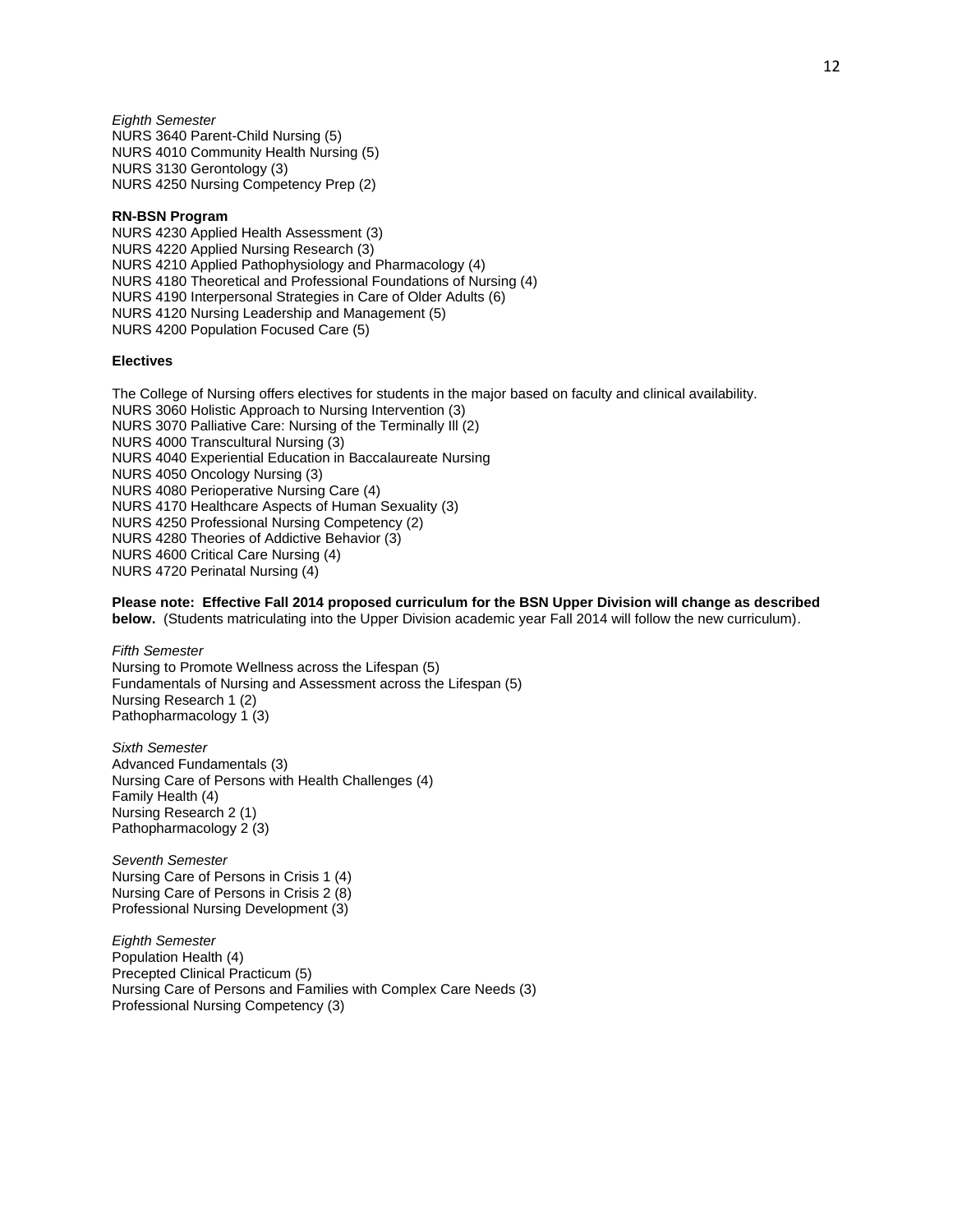## **COLLEGE OF NURSING FACULTY**

Kathleen Ahonen MSN RN, WHNP, Assistant Professor Susan Batten PhD RN, Associate Profession Carol Bryan MSN RN, Instructor Huey-Shys Chen, PhD, RN, MCHES, FAAN Kimberly Drummond MSN RN, Instructor Joanne Ehrmin, PhD, RN, CNS, Professor Timothy M. Gaspar, PhD, RN, Dean and Professor Phyllis Gaspar, PhD, MSN, RN, Assistant Professor Cheryl Gies DNP, MSN, RN, CNP, Assistant Professor Elizabeth Grothaus MSN, RN, CNS, Instructor Kay Grothaus PhD, APRN BC, Associate Professor, Associate Dean for Academic Affairs Cindy Herrera, APRN-BC, PPCNP, MSN, Instructor Karen Hoblet PhD(c), MSN, CNL, Assistant Professor Patricia Hoover, MSN, RN, Instructor, BSN Program Advisor Lisa King MSN RN, WHCNP, Instructor Deloris Lakia MSN, RN, ANP-BC, CDE, Assistant Professor Carolyn Lee PhD, RN, CNE, Associate Professor Kelly Lewandowski PhD(c), MSN RN, Instructor David Lymanstall, MEd, MSN, RN, Instructor Deborah Mattin PhD, MBA, MSN, RN, Assistant Professor, Director CNE Eliza McCartney MS, CPNP, CNS, Assistant Professor Laura Moyer, MSN, PMHCNS, MSN, Med, RN, Instructor Kathleen Mitchell, MSN, RN, Assistant Dean Student Services Denise Oancea PhD(c), MBA, RN, Assistant Professor Kelly Phillips, PhD, RN, CNS, CNL, Associate Professor, Master's Program Director, and Department Chair Linda Pierce PhD, RN, CNS CRRN, FAHA, FAAN, Professor Kathryn Pilliod-Carpenter MSN RN, Assistant Professor Susan Pocotte, PhD, Associate Professor Colleen Quinlan, PhD, MS, WHCNP, Assistant Professor Jane Ransom PhD RN, CNS, Associate Professor Kristina Reuille, PhD, RN, Assistant Professor Susan K. Rice, PhD, RN, CPNP, NCSN, Professor, Coordinator APNP Diane Salvador PhD, RN, NEA-BC, Associate Professor, Baccalaureate Program Director and Department Chair Angela Scardina, MSN, RN, CNP, Instructor Cheryl Schriner, PhD, RN, BC, Associate Professor Martha Sexton PhD(c), RN, Inter-professional Simulation & LRC Director Katherine Sink PhD, CNS, Associate Professor Susan Sochacki PhD, RN, Assistant Professor Patricia Sopko, MSN, RN, CHPN, Instructor Lauren St. John, DNP, FNP-C, RN, Assistant Professor Tracy Szirony PhD, RNC, CHPN, Associate Professor Colleen Taylor, MSN, RN, FNP-C, Assistant Professor Karen Tormoehlen MSN CRNP, Assistant Professor Joan van der Bijl, MSN, RN, CNS-BC, Assistant Professor Eileen Walsh, PhD, APN, RN-BC, FAHA, Associate Professor Marilynne Wood PhD, RN, Associate Professor

### **ADVISING CONTACT INFORMATION**

#### NurseAdvisorUT@utoledo.edu

BSN and RN-BSN for UT students 419.530.2673

NurseAdvisorBG@utoledo.edu BSN and RN-BSN for BGSU students 419.372.8242

#### NurseAdvisorEast@utoledo.edu

RN-BSN students with BGSU-F residing in Erie, Huron, Lorain, Ottawa, Sandusky, Seneca, or a county east of Lorain county